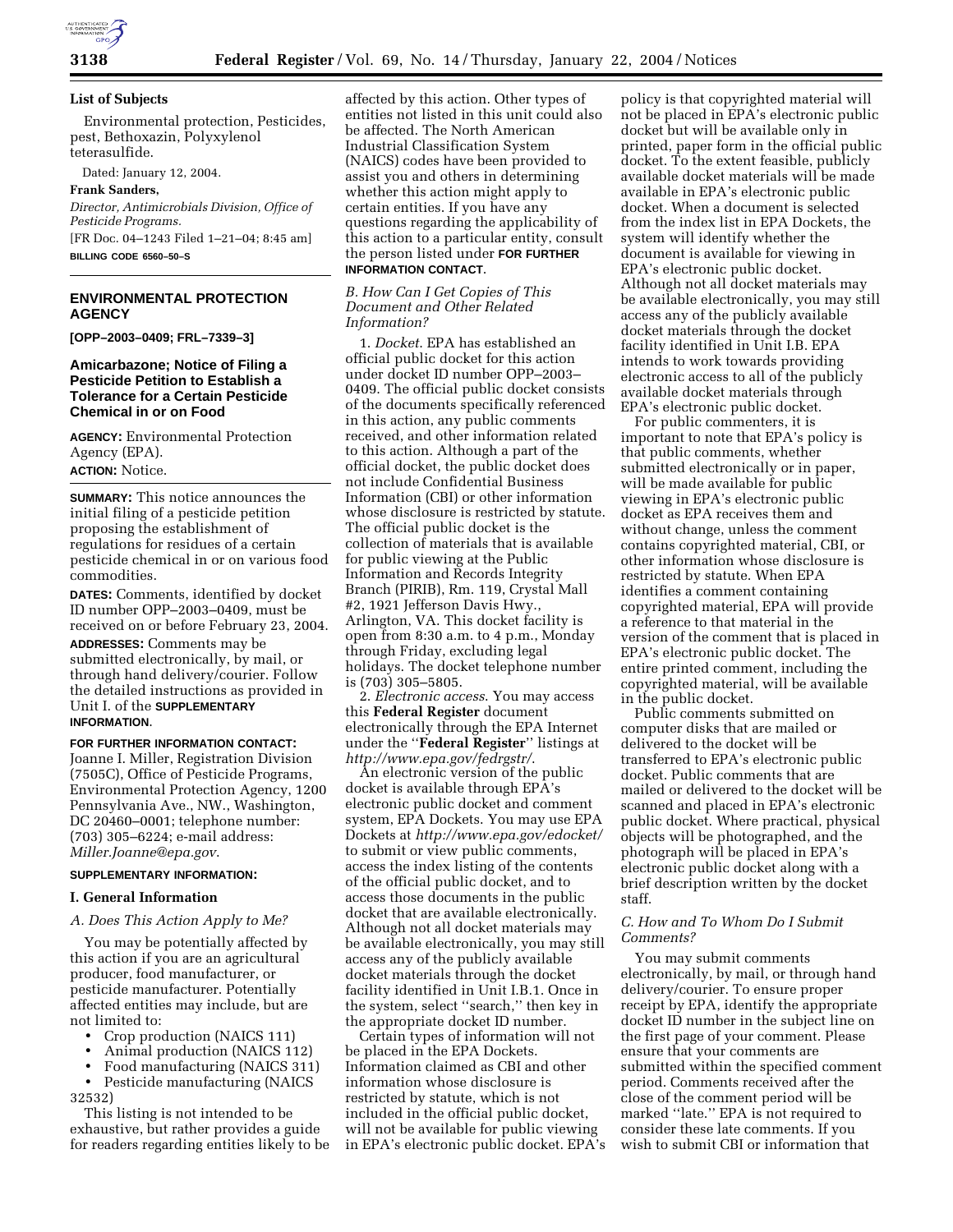is otherwise protected by statute, please follow the instructions in Unit I.D. Do not use EPA Dockets or e-mail to submit CBI or information protected by statute.

1. *Electronically*. If you submit an electronic comment as prescribed in this unit, EPA recommends that you include your name, mailing address, and an email address or other contact information in the body of your comment. Also include this contact information on the outside of any disk or CD ROM you submit, and in any cover letter accompanying the disk or CD ROM. This ensures that you can be identified as the submitter of the comment and allows EPA to contact you in case EPA cannot read your comment due to technical difficulties or needs further information on the substance of your comment. EPA's policy is that EPA will not edit your comment, and any identifying or contact information provided in the body of a comment will be included as part of the comment that is placed in the official public docket, and made available in EPA's electronic public docket. If EPA cannot read your comment due to technical difficulties and cannot contact you for clarification, EPA may not be able to consider your comment.

i. *EPA Dockets*. Your use of EPA's electronic public docket to submit comments to EPA electronically is EPA's preferred method for receiving comments. Go directly to EPA Dockets at *http://www.epa.gov/edocket/*, and follow the online instructions for submitting comments. Once in the system, select ''search,'' and then key in docket ID number OPP–2003–0409. The system is an ''anonymous access'' system, which means EPA will not know your identity, e-mail address, or other contact information unless you provide it in the body of your comment.

ii. *E-mail*. Comments may be sent by e-mail to *opp-docket@epa.gov*, Attention: Docket ID number OPP– 2003–0409. In contrast to EPA's electronic public docket, EPA's e-mail system is not an ''anonymous access'' system. If you send an e-mail comment directly to the docket without going through EPA's electronic public docket, EPA's e-mail system automatically captures your e-mail address. E-mail addresses that are automatically captured by EPA's e-mail system are included as part of the comment that is placed in the official public docket, and made available in EPA's electronic public docket.

iii. *Disk or CD ROM*. You may submit comments on a disk or CD ROM that you mail to the mailing address identified in Unit I.C.2. These electronic submissions will be accepted in

WordPerfect or ASCII file format. Avoid the use of special characters and any form of encryption.

2. *By mail*. Send your comments to: Public Information and Records Integrity Branch (PIRIB) (7502C), Office of Pesticide Programs (OPP), Environmental Protection Agency, 1200 Pennsylvania Ave., NW., Washington, DC 20460–0001, Attention: Docket ID number OPP–2003–0409.

3. *By hand delivery or courier*. Deliver your comments to: Public Information and Records Integrity Branch (PIRIB), Office of Pesticide Programs (OPP), Environmental Protection Agency, Rm. 119, Crystal Mall #2, 1921 Jefferson Davis Hwy., Arlington, VA, Attention: Docket ID number OPP–2003–0409. Such deliveries are only accepted during the docket's normal hours of operation as identified in Unit I.B.1.

# *D. How Should I Submit CBI to the Agency?*

Do not submit information that you consider to be CBI electronically through EPA's electronic public docket or by e-mail. You may claim information that you submit to EPA as CBI by marking any part or all of that information as CBI (if you submit CBI on disk or CD ROM, mark the outside of the disk or CD ROM as CBI and then identify electronically within the disk or CD ROM the specific information that is CBI). Information so marked will not be disclosed except in accordance with procedures set forth in 40 CFR part 2.

In addition to one complete version of the comment that includes any information claimed as CBI, a copy of the comment that does not contain the information claimed as CBI must be submitted for inclusion in the public docket and EPA's electronic public docket. If you submit the copy that does not contain CBI on disk or CD ROM, mark the outside of the disk or CD ROM clearly that it does not contain CBI. Information not marked as CBI will be included in the public docket and EPA's electronic public docket without prior notice. If you have any questions about CBI or the procedures for claiming CBI, please consult the person listed under **FOR FURTHER INFORMATION CONTACT**.

### *E. What Should I Consider as I Prepare My Comments for EPA?*

You may find the following suggestions helpful for preparing your comments:

1. Explain your views as clearly as possible.

2. Describe any assumptions that you used.

3. Provide copies of any technical information and/or data you used that support your views.

4. If you estimate potential burden or costs, explain how you arrived at the estimate that you provide.

5. Provide specific examples to illustrate your concerns.

6. Make sure to submit your comments by the deadline in this notice.

7. To ensure proper receipt by EPA, be sure to identify the docket ID number assigned to this action in the subject line on the first page of your response. You may also provide the name, date, and **Federal Register** citation.

### **II. What Action Is the Agency Taking?**

EPA has received a pesticide petition as follows proposing the establishment and/or amendment of regulations for residues of a certain pesticide chemical in or on various food commodities under section 408 of the Federal Food, Drug, and Cosmetic Act (FFDCA), 21 U.S.C. 346a. EPA has determined that this petition contains data or information regarding the elements set forth in FFDCA section 408(d)(2); however, EPA has not fully evaluated the sufficiency of the submitted data at this time or whether the data support granting of the petition. Additional data may be needed before EPA rules on the petition.

### **List of Subjects**

Environmental protection, Agricultural commodities, Feed additives, Food additives, Pesticides and pests, Reporting and recordkeeping requirements.

Dated: January 12, 2004.

#### **Lois Rossi,**

*Director, Registration Division, Office of Pesticide Programs.*

#### **Summary of Petition**

The petitioner summary of the pesticide petition is printed below as required by FFDCA section 408(d)(3). The summary of the petition was prepared by the petitioner and represent the views of the petitioner. The petition summary announces the availability of a description of the analytical methods available to EPA for the detection and measurement of the pesticide chemical residues or an explanation of why no such method is needed.

### *PP 0F6131*

#### *Arvesta Corporation*

EPA has received a pesticide petition (0F6131) from Arvesta Corporation, 100 First Street, Suite 1700, San Francisco, CA 94105 proposing, pursuant to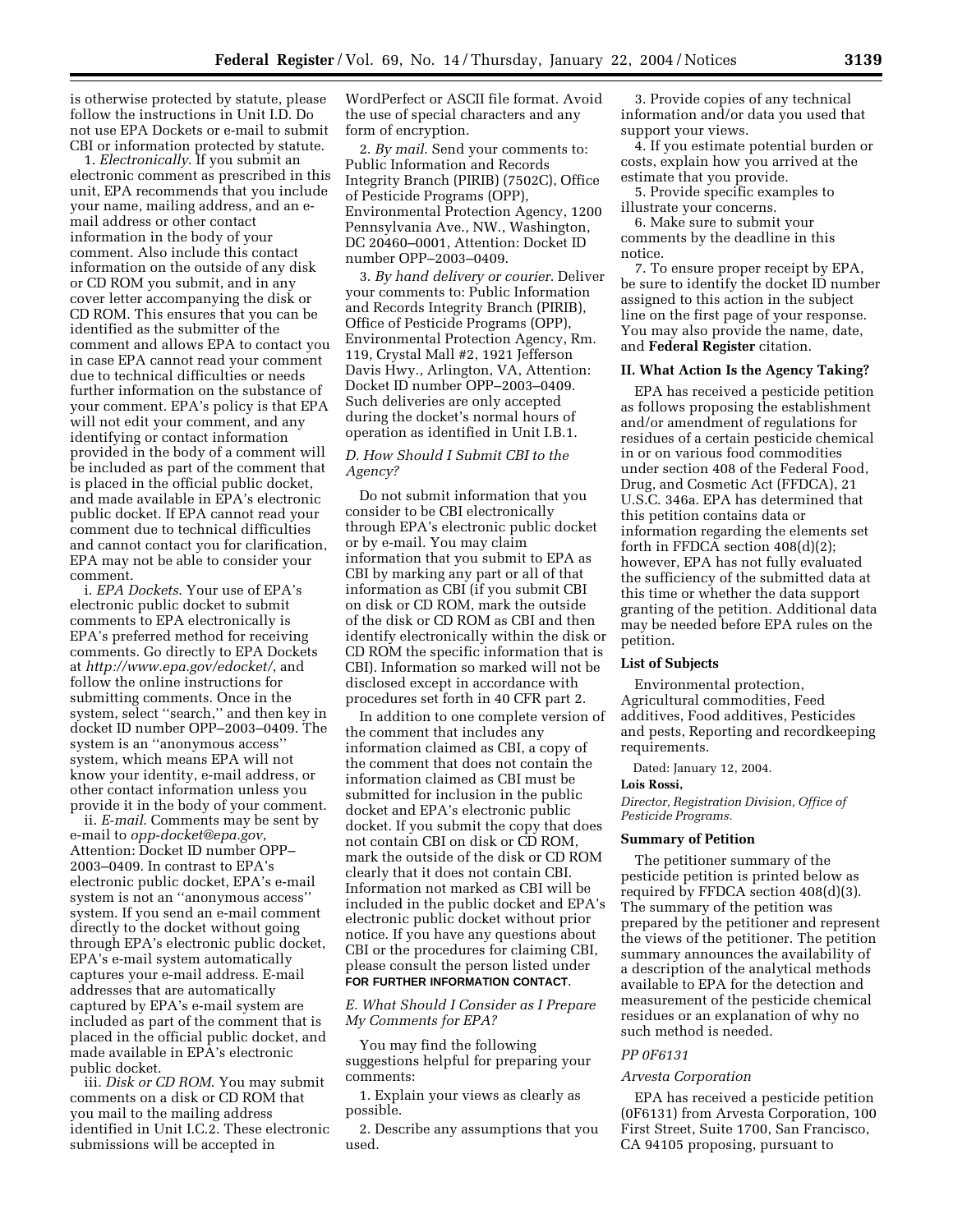section 408(d) of the FFDCA, 21 U.S.C. 346a(d), to amend 40 CFR part 180, by establishing a tolerance for residues of amicarbazone (4-amino-4,5-dihydro-*N*- (1,1-dimethylethyl)-3-(1-methylethyl)-5 oxo-1H-1,2,4-triazole-1-carboxamide, DA amicarbazone *(N*-(1,1 dimethylethyl)-4,5-dihydro-3-(1 methylethyl)-5-oxo-1H-1,2,4-triazole-1 carboxamide) and iPr-2-OH DA amicarbazone *(N*-(1,1-dimethylethyl)- 4,5-dihydro-3-(1-hydroxy-1 methylethyl)-5-oxo-1H-1,2,4-triazole-1 carboxamide) in or on the raw agricultural commodities corn grain, at 0.05 parts per million (ppm); corn forage at 0.8 ppm; corn stover at 0.5 ppm; alfalfa forage at 0.04 ppm; alfalfa hay at 0.06 ppm; cotton undelinted seed at 0.04 ppm; cotton gin by-product at 0.2 ppm; cottonseed meal at 0.01 ppm; cottonseed refined oil at 0.01 ppm; cottonseed hulls at 0.01 ppm; soybean forage at 2.5 ppm; soybean hay at 7.0 ppm, soybean seed at 0.6 ppm, soybean meal at 0.25 ppm; soybean hulls at 0.2 ppm; soybean oil at 0.01 ppm; wheat forage at 0.6 ppm; wheat hay at 0.9 ppm; wheat grain at 0.09 ppm; wheat straw at 0.4 ppm; wheat bran at 0.08 ppm; wheat shorts at 0.06 ppm; wheat flour at 0.05 ppm; wheat middlings at 0.05 ppm; wheat germs at 0.05 ppm; sugarcane at 0.15 ppm; sugarcane molasses at 0.8 ppm; meat (cattle, sheep, goats, horses, hogs) at 0.01 ppm; meat byproducts (cattle, sheep, goats, horses, hogs) at 0.2 ppm; and milk at 0.01 ppm respectively. EPA has determined that the petition contains data or information regarding the elements set forth in section 408(d)(2) of the FFDCA; however, EPA has not fully evaluated the sufficiency of the submitted data at this time or whether the data supports granting of the petition. Additional data may be needed before EPA rules on the petition.

#### *A. Residue Chemistry*

1. *Plant metabolism*. The major metabolic pathway of amicarbazone involved the deamination of the triazole amino group followed by hydroxylation at the tertiary carbon of the isopropyl group to give iPr-2-OH DA amicarbazone. The iPr-2-OH DA amicarbazone was the major metabolite in all three corn matrices. Hydroxylation of the isopropyl methyl gave iPr-1-OH DA amicarbazone, which under went O-glucosidation. Another pathway involved hydroxylation of the t-butyl and isopropyl groups to give tBuiPr-2-diOH DA amicarbazone. In addition, DA amicarbazone formed an glucoside. The hydroxylated DA amicarbazone formed several minor Oglucosides.

2. *Analytical method*—i. *Plant*. An analytical method was developed to determine the residues of amicarbazone in plant matrices. The method was validated in corn forage, corn fodder, corn grain, and corn processed commodities. The corn matrices were extracted with water containing 0.05% H3PO4 using a Dionex Accelerated Solvent Extractor (ASETM) at 150 °C and 1,500 psi. Following the addition of a mixture of deuterated internal standards, the material was purified by solid phase extraction (spe). The purified analytes were analyzed by high performance liquid chromatographyelectrospray ionization/ massspectrometry (LC-ES/MS/MS). The limit of quantitation (LOQ) of the method was 0.010 ppm. The recoveries from the various crop matrices fortified at 0.01 ppm with amicarbazone and related plant metabolites ranged from 70% to 119%. The recoveries from the various crop matrices fortified at 0.05 ppm with amicarbazone and related plant metabolites ranged from 74% to 97%. The limit of detection (LOD) in corn matrices (forage and grain) was 0.001 ppm. The LOD in corn fodder was 0.006 ppm. An alternative method was developed and validated in mustard green leaves, turnip tops, wheat forage, wheat hay, wheat grain, wheat straw, alfalfa, cotton, and soybean. The matrices were extracted in 0.1% acetic acid in acetonitrile/water (4:1), filtered and diluted using additional in acetonitrile/water (4:1). An aliquot of the extract was purified by solid-phase extraction and concentrated to an aqueous remainder. Methanol was added and the extract diluted with aqueous 5 mM ammonium bicarbonate. The samples were analyzed using LC-MS/MS in positive-ion selected reaction monitoring (+SRM) mode and quantified using a known amount of deuterated internal standard which was added to the initial sample extract.

The LOQ of the method was 0.010 ppm. The recoveries from the various crop matrices fortified at 0.01 ppm with amicarbazone and related plant metabolites ranged from 79% to 104%. The recoveries from the various crop matrices fortified at 0.10 ppm with amicarbazone and related plant metabolites ranged from 106% to 119%. The LOD in matrices ranged from 0.0011 to 0.0097 ppm.

ii. *Animal*. An analytical method was developed to measure the residues of amicarbazone in cattle tissue and milk. The amicarbazone residues were extracted from the tissue samples by accelerated solvent extraction (ASE). The extract was treated with potassium permanganate which oxidized the

residues of interest to a common moiety, iPr-2-OH DA amicarbazone. The iPr-2- OH DA amicarbazone was removed from the reaction mixture by using C-18 solid-phase extraction (spe). The isolated analyte was detected by liquid chromatography/tandem mass spectroscopy (lc/ms/ms) and quantified against a known amount of a deuterated internal standard. Recoveries of a mixture of amicarbazone, DA amicarbazone, and iPr-2-OH DA amicarbazone from all tissues and milk (0.010 ppm and 0.100 ppm fortifications) were measured. For animal matrices, recoveries of 0.010 ppm of the amicarbazone component mixture ranged from 62% to 93%. The recoveries of 0.100 ppm of the amicarbazone component mixture from animal matrices ranged from 69% to 87%. For milk, the recoveries of 0. 010 ppm and 0.100 ppm of the amicarbazone component mixture ranged from 79% to 103%. The method LOQ is 0.010 ppm. The method LOD is 0.005 ppm.

3. *Magnitude of residues*. A total of 24 field trials were conducted in two different growing seasons to evaluate the quantity of amicarbazone residues in corn forage, fodder, and grain following a single application of amicarbazone. The residues of amicarbazone and two metabolites DA and iPr-2-OH DA, were quantitated by lc/ms/ms. The LOQ was 0.01 ppm for all RACs. The highest average field trial amicarbazone residues in corn were 0.55 ppm in forage, 0.43 ppm in fodder, and 0.02 ppm in grain. In decline trials, amicarbazone residues did not vary appreciably with time. Twelve trials each for alfalfa and cotton and 20 trials each for soybean and wheat were conducted to evaluate the quantity of amicarbazone residues in these rotational crops, following plant back intervals of 0 month (wheat), 1 month (soybean), 4 months (alfalfa, and 12 months (cotton). The LOQ was 0.01 ppm for all RACs. The highest average field trial amicarbazone residues were 0.02 and 0.04 ppm (alfalfa forage and hay), 0.03 and 0.16 ppm (cotton undelinted seed and gin byproduct), and 1.18, 4.35 and 0.57 ppm (soybean forage, hay and seed), 0.47, 0.87, 0.07, and 0.39 (wheat forage, hay, grain and straw).

One field trial was conducted to evaluate the quantity of amicarbazone residues in sugarcane, molasses, bagasse, and refined sugar in support of an import tolerance. Following an application at 5x the maximum expected rate for amicarbazone on sugarcane, the highest average field trial amicarbazone residues in sugarcane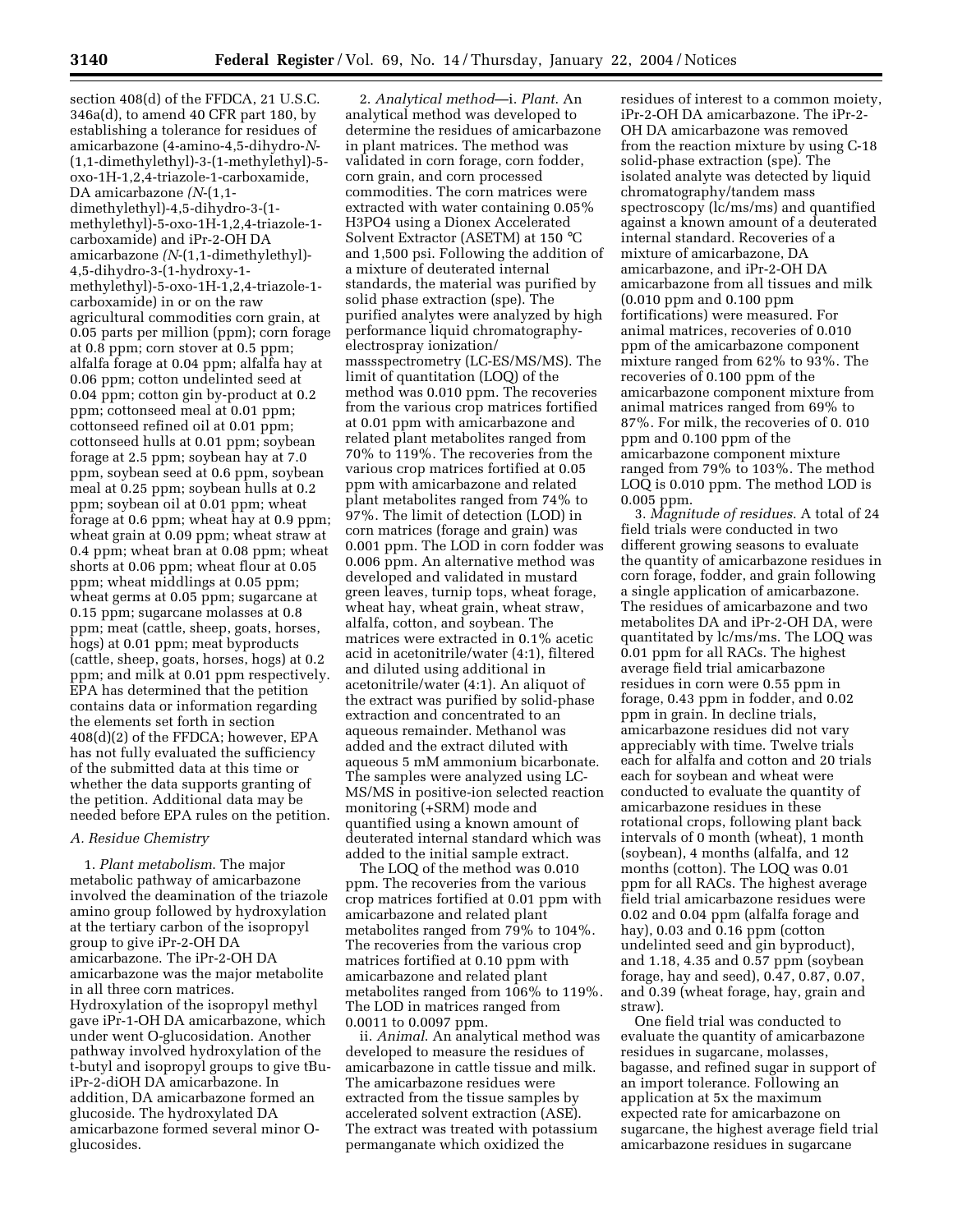were 0.11 ppm in cane, 0.78 ppm in molasses, 0.44 ppm in bagasse, and <0.01 ppm in refined sugar.

A processing study was conducted to evaluate the quantity of amicarbazone in corn processed products. The residues of amicarbazone and two metabolites DA and iPr-2-OH DA, were quantitated by LC/MS/MS. The LOQ was 0.01 ppm for corn grain and all corn processed commodities. Total amicarbazone residues in corn grain were <0.01 ppm. Except for the residue (0.01 ppm) in meal, which showed a slight concentration (1.1x), amicarbazone residues in all other processed commodities (starch, grits, flour, and refined oil) were less than the residue in corn grain.

Processing studies on the rotational crops cottonseed, soybean, and wheat were also conducted following an application at 5x (cottonseed) or 1x (soybean and wheat) the maximum expected labeled rate on corn. Total amicarbazone residues in all cotton seed fractions (meal refined oil and hulls) were <0.01 ppm. Amicarbazone residues in soybean grain hulls and deodorized oil were less than the residue in soybean grain. The residues in soybean grain meal (0.21 ppm), showed a slight concentration (1.2x). Amicarbazone residues in wheat grain flour, middlings and germs were less than the residue in grain. The residue in wheat bran (0.06 ppm) and shorts (0.05 ppm), showed a slight concentration (1.5x and 1.2x, respectively).

#### *B. Toxicological Profile*

1. *Acute toxicity*—i. Amicarbazone is minimally toxic to fasted rats following a single oral administration. The oral  $LD_{50}$  is 1,300 and 1,015 milligrams/ kilogram body weight (mg/kg/bwt) for males and females, respectively.

ii. Amicarbazone is minimally toxic to rats following a single dermal application. The dermal  $LD_{50}$  is  $>2,000$ mg/kg for both males and females.

iii. An acute inhalation study with rats demonstrated minimal toxicity following a 4–hour exposure to the test compound as a respirable dust. The inhalation  $LC_{50}$  is >2.242 mg/L for both males and females.

iv. A primary eye irritation study in rabbits showed no positive ocular effects, and only very slight, reversible irritation.

v. A dermal irritation study in rabbits showed that amicarbazone is not irritating to the skin.

vi. Amicarbazone has no skin sensitizing potential under the conditions of the buehler topical closedpatch technique in guinea pigs.

2. *Genotoxicity*. The genotoxic potential of amicarbazone was studied in bacterium and mammalian cells with the aid of various *in vitro* test systems (*salmonella* microsome test, hypoxanthine guanine phophoribosyl transferase (HGPRT) test with Chinese Hamster V79 cells, and a cytogenetic study with Chinese hamster V79 cells) and one *in vivo* test (micronucleus test). None of the tests revealed any evidence of a mutagenic or genotoxic potential of amicarbazone. The compound did not induce point mutation, DNA damage, or chromosome aberration.

3. *Reproductive and developmental toxicity*—i. In a two-generation reproduction toxicity study, Sprague-Dawley rats were administered dietary levels of amicarbazone at levels of 0, 100, 500, and 1,000 ppm. The no observed adverse effect levels (NOAELs) for reproductive parameters was established at 100 ppm (equivalent to 7 mg amicarbazone/kg/ bwt day) based on a decrease in pup weight at 500 and 1,000 ppm. The systemic NOAELs established for both parental males and females was 100 ppm based on decreased food consumption, decreased body weight, and increased liver/body weight observed in the 1,000 ppm group and to a lesser extent in the 500 ppm group.

ii. Two developmental toxicity studies were conducted with amicarbazone in the Sprague-Dawley rat. In the first study, gravid dams were administered 0, 15, 100, or 300 mg/kg bwt/day on days 6 through 19 of gestation. Maternal effects were observed at the 100 and 300 mg/kg dose levels, and included decreased food consumption, decreased body weight, and increased liver weight. No test compound-related maternal effects were noted in the 15 mg/kg dose group. An increase in nonviable fetuses and decreased fetal weight were observed in the 300 mg/kg dose level, and an increase in fetal skeletal variations was noted in the 100 and 300 mg/kg dose groups. A supplemental study was conducted to substantiate the developmental NOAEL of 15 mg/kg from the initial study. In the subsequent study gravid Sprague-Dawley rats were administered amicarbazone at 0, 5, and 15 mg/kg bwt/day on gestation days 6 through 19. No test compound-related maternal or developmental effects were observed at any dose level. Based on the findings from both rodent studies, there is no teratogenic potential for amicarbazone in the rat, and both the maternal and developmental NOAELs were established at 15 mg/kg bwt/day.

iii. Two developmental toxicity studies were conducted with

amicarbazone in the himalayan rabbit. In the first study, gravid does were administered 0, 5, 20, or 70 mg/kg bwt/ day on gestation days 6 through 28 postcoitum. A maternal NOAEL of 5 mg/kg bwt/day was established based on decreased body weight at dose levels of 20 and 70 mg/kg bwt/day. The NOAEL for developmental parameters was 20 mg/kg bwt/day based on a marginal decrease in fetal weight and a corresponding marginal effect on fetal skeletal ossification. A supplemental developmental toxicity study was conducted in the rabbit to confirm the absence of treatment-related malformations. In this study gravid does were administered amicarbazone at 0 or 70 mg/kg bwt/day on gestation days 6 through 28. Decreased feed consumption, decreased water consumption, and decreased body weight were observed (as in the first study) in the 70 mg/kg bwt/day group. Also as noted in the previous study, fetal weight was decreased and an accompanying effect on fetal skeletal ossification was observed. Based on the findings from both rabbit studies, there is no teratogenic potential for amicarbazone in the rabbit, and thematernal and developmental NOAELs are 5 and 20 mg/kg bwt/day, respectively.

4. *Subchronic toxicity*—i. A subchronic dermal toxicity study was conducted in the Sprague-Dawley rat in which doses of 0, 200, 500, or 1,000 mg/ kg bwt/day were applied to males (22 days) and females (21 days). There were no effects at any dose level. The NOAEL was 1,000 mg/kg bwt/day (the limit dose for this study type).

ii. A 90–day feeding study was conducted in which Fischer 344 rats were exposed to 0,100, 250, 500, 1,000, 2,500, or 5,000 ppm amicarbazone in the diet for 13 weeks. Body weight gain was reduced at dietary levels of 1,000 ppm and greater in both males and females. Hematology and clinical chemistry parameters were affected in the males and females of the 1,000, 2,500, and 5,000 ppm groups. No gross pathological alterations were described in any group. Through approximately 13 weeks of continuous and repeated dietary exposure to amicarbazone, the toxicological response of the rat could be broadly characterized as involving structural and/or functional alterations in liver-, thyroid-, pancreatic-, and hematologic-related (spleen and bone marrow) endpoints. There were no adverse compound-related effects in the various parameters associated with these target organs at doses up to and including 500 ppm (equivalent to 33 mg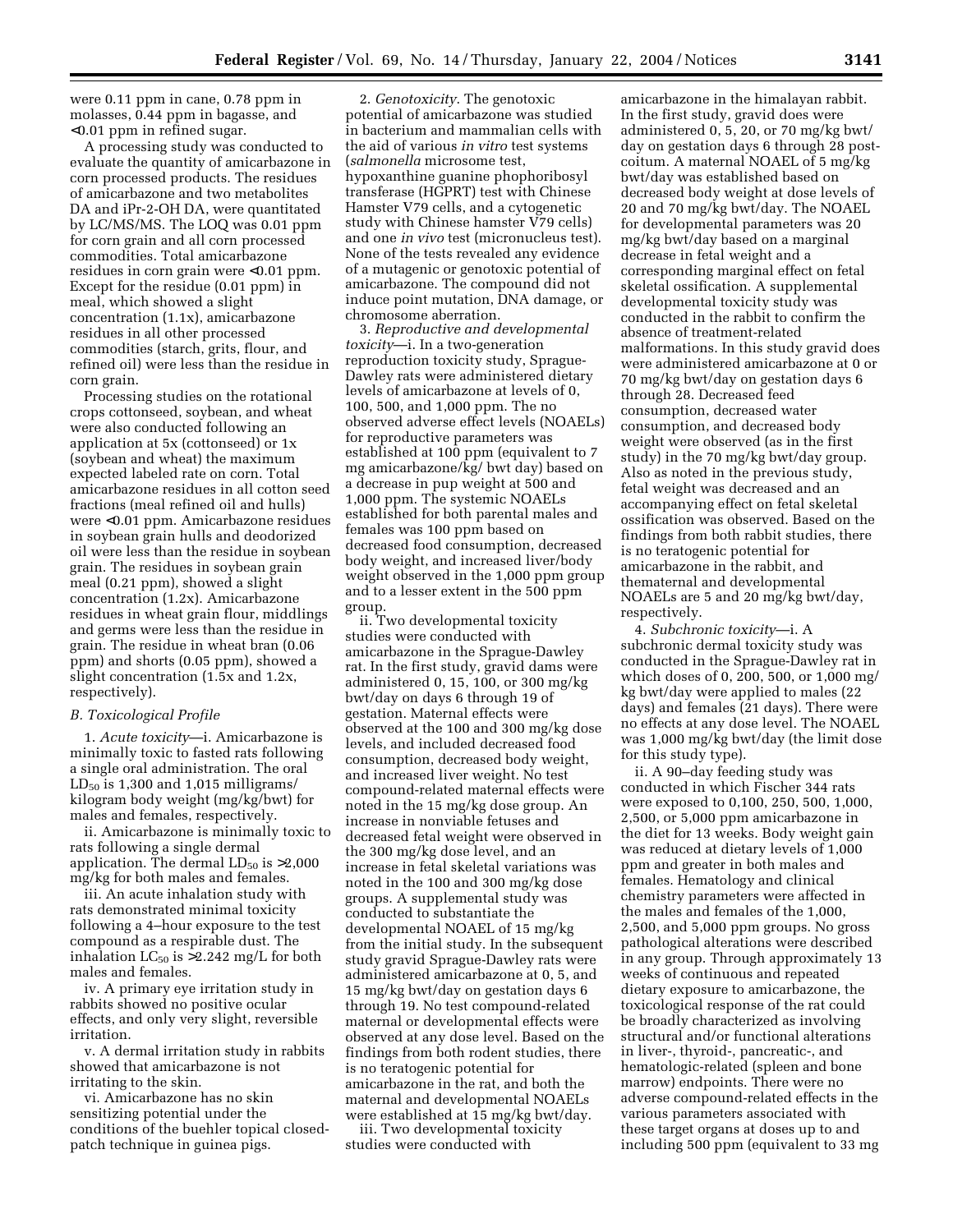amicarbazone/kg bwt/day) in both the males and females.

iii. In a dose range-finding toxicity study, CD-1 mice were continuously exposed to 0, 25, 50, 100, 250, 500, 1,000, 2,500, 5,000, or 7,000 ppm amicarbazone in the diet for 6 weeks. Effects observed during the study included decreased body weight (7,000 ppm males only), affected clinical chemistry parameters (500–7,000 ppm, males and/or females, depending on endpoint), and alterations in hematology endpoints (2,500–7,000 ppm, males and/or females, depending on endpoint). Organ weight effects were limited to significantly increased liver weights, noted in both the males and females at 500 ppm and above. Compound-related histopathology included hepatocytomegaly (500–7,000 ppm), thyroid follicular cell hypertrophy (5,000–7,000 ppm), and splenic pigmentation (5,000–7,000 ppm). No effects were noted in either the males or females of the 250 ppm level.

iv. A 90–day feeding study in the dog at levels of 0, 200, 800, and 2,000 ppm amicarbazone established a NOAEL of 200 ppm (equivalent to 6.74 mg/kg bwt/ day) in the males and a NOAEL of 200 ppm (equivalent to 6.28 mg/kg bwt/day) in the females. Effects observed at 2,000 ppm and to a lesser extent in the 800 ppm group included elevated liver and thyroid weights, decreased thymus weight, and affected clinical chemistry and hematology parameters. Compoundrelated histopathology was noted in the liver, gall bladder, and thyroid of males and/or females (depending on endpoint) of the 2,000 ppm level. The NOAEL was established in the females based on a slight induction of hepatic enzymes at the 200 ppm dietary level. In contrast affected hepatic enzymes were only observed in the males of the 800 and 2,000 ppm groups.

5. *Chronic toxicity*—i. A 2–year chronic/oncogenicity study was conducted with male and female Fischer 344 rats at dietary levels of 0, 50, 500, and 1,250/1,000 ppm. Decreased body weight gain was noted in the males and females of the mid and high-dose groups. Also observed in these groups were affected clinical chemistry parameters, including increased serum cholesterol (males and females) and increased thyroxine and triiodothyronine (males only). At the interim sacrifice (1–year), an increase in liver weights was observed in the males (500 and 1,200 ppm) and females (500 and 1,000 ppm). Evaluation of other organ/body weight ratios suggests that other organ weight changes were attributable to the decreases in body

weight gain. Histopathological considerations included a decrease in the background incidence of hepatic vacuolation in the 1–year, 1,250 ppm, males. No other remarkable histopathology findings were noted and no evidence of any test compoundinduced neoplastic response was noted in any tissue examined. Through approximately 2 years of continuous and repeated dietary exposure to the test substance, the toxicological response of the rat was principally characterized by alterations in body weight gain as well as structural and/or functional alterations in liver-related endpoints. Based on the lack of an adverse compound-related effect in the liver at a dose of 50 ppm in males and females, a systemic chronic toxicity NOAEL of 2.3 mg amicarbazone/kg bwt/day was established for the rat (specifically, 2.3 and 2.7 mg amicarbazone/kg bwt/day for male and female rats, respectively).

ii. In a chronic toxicity study in the mouse, CD-1 mice were continuously exposed to 0, 100, 1,500, or 4,000 ppm amicarbazone in the diet for 18-months. Compound-related effects were limited to organ weight changes, including pronounced increases in liver weights in the 1,500 and 4,000 ppm males and females, and decreased kidney weights in 4,000 ppm males and females. Histopathological considerations included an increased incidence of splenic pigmentation in 1,500 and 4,000 ppm males and 4,000 ppm males and females as well as hepatocellular hypertrophy in all doses tested. The hypertrophy was indicative of an adaptive response by the liver to an increased need to facilitate the metabolism and excretion of an exogenously administered test substance. While the response at 100 ppm (equivalent to 16 and 18 mg/kg bwt/day for the males and females, respectively) could be characterized as a slight physiologically adaptive response, morphological evidence demonstrated an increasingly severe response at 1,500 and 4,000 ppm, suggesting that the animals had been pushed near physiological limit. There was no evidence of a compoundinduced neoplastic response in any tissue examined.

iii. A 1–year feeding study in dogs at dietary levels of 0, 75, 100, 300, and 1,200 ppm amicarbazone established a NOAEL of 75 ppm for both males and females (equivalent to 1.6 and 1.8 mg/ kg bwt/day for the males and females, respectively). Mild neurological signs (described as secondary neuromuscular in nature) were noted in the 1,200 ppm females: Three at 6 months and one at 12 months. No other females, and no

males were affected. Clinical pathology parameters, including triglyceride, cholesterol, albumin, globulin, and several hepatic enzymes,were, in general, affected in both the males and females of the 1,200 ppm group, to a lesser extent in the 300 ppm group, and in some cases in the 100 ppm group. Hematology parameters, including platelets, hemoglobin, hematocrit, and eosinophils, were affected primarily in the 1,200 ppm group, and to a lesser extent in the 300 and 100 ppm groups. Terminal body weight was unaffected by treatment and there were no gross lesions ascribed to the test compound. Compound-related effects on organ weights were limited to the liver and thymus. Relative and absolute liver weights were increased in the 300 and 1,200 ppm males and the 1,200 ppm females, and absolute and relative thymus weights were decreased in the 1,200 ppm males. Compound-related micropathology lesions were limited to minimal to slight diffuse thymic a trophy in all 1,200 ppm males and one 1,200 ppm female. There was no evidence of a compound-induced neoplastic response in any tissue examined.

6. *Animal metabolism*. In a metabolism and disposition study, amicarbazone (MKH 3586); (4-amino-4,5-dihydro-*N*-(1,1-dimethylethyl)-3-(1 methylethyl)-5-oxo-H-1,2,4-triazole-1 carboxamide), was administered as a single oral dose, 5 mg/kg/bwt, to four male Fischer rats. The test compound was radio-labeled at the 3-position of the triazolinone ring. After oral administration to rats, triazolinone-3- 14C amicarbazone was rapidly absorbed and metabolized. Recovered radioactivity ranged from 88% to 95% of the theoretical dose. The majority (54% to 68%) of the radioactive residue was excreted in the urine, and the remainder (20% to 38%) of the radioactive residue was excreted in feces. No appreciable portion of the TRR was found in the tissues, residual carcass, or respired gases. A total of 17 metabolites arising from amicarbazone were detected in excreta; 10 metabolites could be identified. Approximately 73% of the dose was identified in the urine and feces. All individual metabolites representing >1% of the dose were identified. All unidentified residues in excreta were characterized. The main pathways for degradation and excretion of amicarbazone were direct conjugation with glucuronic acid to form amicarbazone-GA, an *N*-glucuronide, which was excreted mainly in the feces and deamination to form DA amicarbazone with subsequent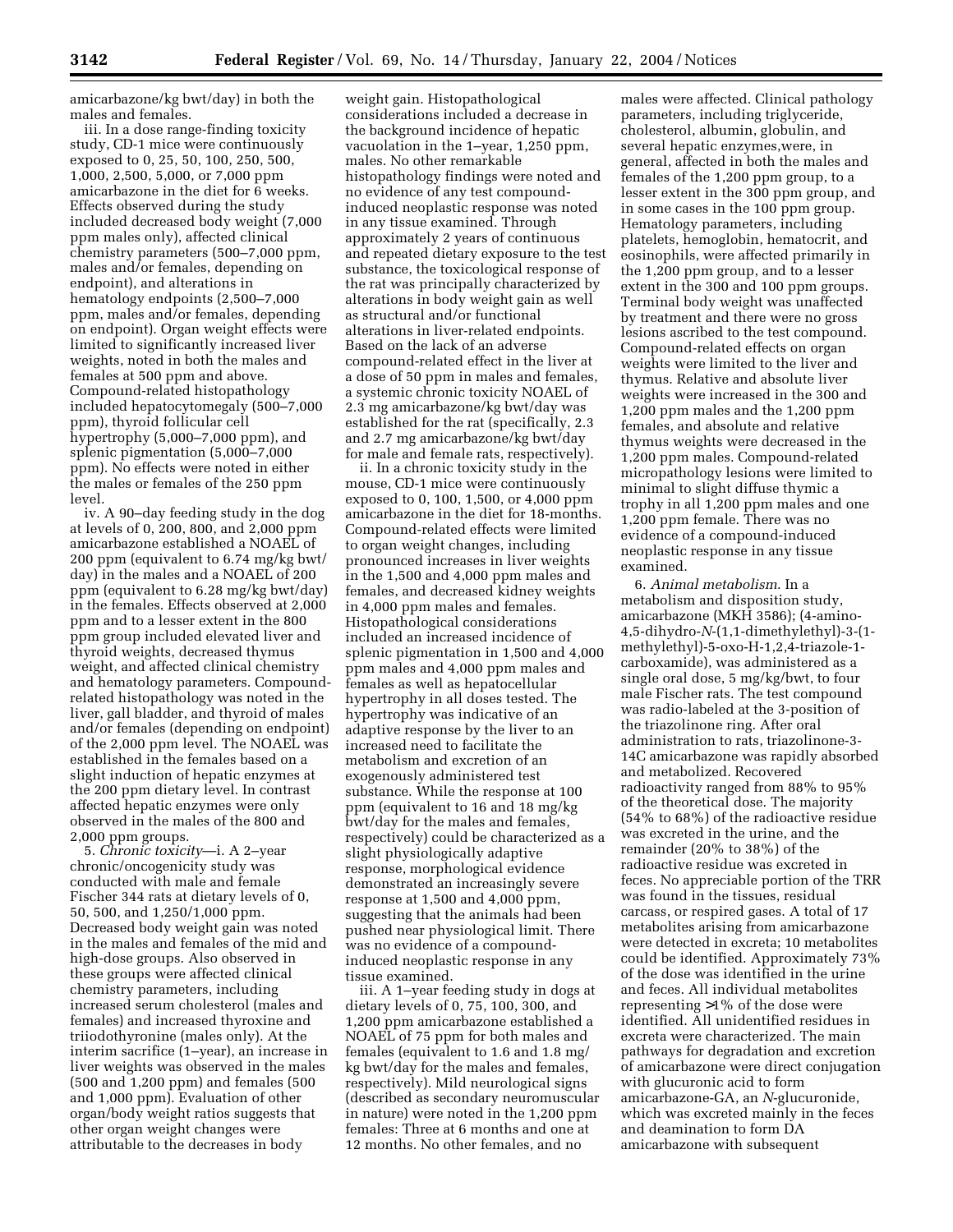oxidation to form a variety of hydroxylated metabolites which were excreted in the urine.

7. *Metabolite toxicology—i.* Amicarbazone-triazolinone was tested for eye and dermal irritation, skin sensitization, and mutagenicity. In an acute eye irritation study in the rabbit, the test compound demonstrated corneal opacity (grade 1) in all animals at 1 and 24–hours with one animal demonstrating effects up to 4 days following exposure. No effects on the iris or conjunctiva were observed. The results of a dermal irritation study in the rabbit indicate that the test compound is not a dermal irritant. The guinea pig maximization test was utilized to test the skin sensitization potential of the test compound. No dermal effects were noted following the challenge dose indicating that the test compound exhibits no skin-sensitization potential. Mutagenicity was investigated using the *salmonella*/microsome plate incorporation test. Following incubation with five *salmonella* typhimurium LT2 mutants, no evidence of mutagenic activity of the test compound was seen.

ii. In a similar battery of tests, amicarbazone-oxadiazolinone was evaluated as above. In the eye irritation study corneal opacity and irritation to the iris were observed up to 21 days after treatment. The conjunctiva were not affected by instillation of the test compound. Dermal irritation was observed up to 24-hours following exposure to the test compound. Based on the findings of the guinea pig maximization test, the test compound does not exhibit skin sensitizing properties. Similarly, the test compound did not demonstrate any mutagenic potential following evaluation using the *salmonella*/microsome plate incorporation test.

8. *Endocrine disruption*. There is no evidence to suggest that amicarbazone has an effect on the endocrine system. Studies in this database include evaluation of the potential effects on reproduction and neonatal development, and an evaluation of the pathology of the endocrine organs following short-term and long-term exposure. These studies revealed no endocrine effects due to amicarbazone.

#### *C. Aggregate Exposure*

1. *Dietary exposure*—i. *Food*. Estimates of chronic dietary exposure to residues of amicarbazone utilized the proposed tolerances in corn forage, corn grain, meat, meat byproducts, fat and milk (of cattle, sheep, goats, horses, hogs) of 0.8, 0.05, 0.01, 0.2, 0.01 and 0.01 ppm respectively. The assumption was made that 7% of the target crop

would be treated with amicarbazone. Processing factors were used in estimating the residue levels of amicarbazone in processed commodities. Potential secondary residues in livestock tissues and milk were calculated by multiplying the tissue-to-feed ratios determined in the cattle feeding study by a calculated dietary burden based on actual field residue data. Potential exposures from field rotational crops were considered negligible compared to the abovementioned exposures. For chronic exposures, an reference dose (RfD) of 0.016 mg/kg/day was assumed based on and NOAEL of 1.6 mg/kg bwt/day from the chronic toxicity feeding study in dogs. A safety factor of 100 was used based on interspecies extrapolation (10x) and intraspecies variability (10x). Using these assumptions, dietary residues of amicarbazone contribute 0.000000 mg/kg/day (0.0% of the RfD for children 1 to 6 years old, and for the U.S. population. For acute dietary exposure, the same assumptions were made. A NOAEL of 5 mg/kg bwt/day from the behavioral and physiological toxicity study in rats with a safety factor of 100 was used in the acute dietary assessment. The safety factor of 100 was based on interspecies extrapolation (10x) and intraspecies variability (10x) and the acute (aRfD) was 0.05 mg/kg bwt/day. At the 95<sup>th</sup> percentile for the U.S. population, amicarbazone contributes 0.000023 mg/kg bwt/day (0.05% of the aRfD) toward the RfD. For children 1 to 6 years old (the most sensitive subpopulation) amicarbazone contributes 0.000042 mg/kg bwt/day (0.08% of the aRfD) toward the aRfD.

ii. *Drinking water*. The Tier I screening models GENEEC and SCI-GROW were used to determine potential levels of human exposure from drinking water sources. Given the proposed application pattern and course soil use restriction, the risk of human exposure from ground water is predicted to be lower than that for surface water. The Tier I models predict residues of amicarbazone resulting from typical agricultural use would be higher in surface water than ground water. However, even when potential surface water exposure is evaluated using the Tier I screening model GENEEC, the risk via drinking water is very low. GENEEC was used to predict an acute surface water concentration of amicarbazone of 19.8 g/L assuming a 70 kg adult drinks 2 liters of water/day containing 19.8 g/ L, the acute exposure would be 5.66E-04 mg/kg/day for adults. Assuming a 10 kg child drinks 1 liter/day containing 19.8 g/L, the exposure would be 1.98E-

03 mg/kg/day. Based on the NOAEL of 5 mg/kg/day from the behavioral and physiological toxicity study in rats and assuming an uncertainty factor of 100, the acute population adjusted dose (aPAD) is 0.05 mg/kg/day. Therefore, based on the contribution from drinking water alone, 1.1% of the aPAD is consumed for adults and 4.0% of the aPAD for children. At the levels calculated here, acute exposure from amicarbazone via drinking water inadults or children is far below the level of concern. GENEEC predicted a chronic (average 56–day) surface water concentration of amicarbazone to be 15.4 g/L. Assuming a 70 kg adult consumes 2 L of water per day containing 15.4 g/L amicarbazone residues for a period of 70 years, the chronic exposure would be 4.40E-04. Assuming a chronic NOAEL of 1.6 mg/ kg/day from the chronic toxicity feeding study in dogs and a 100-fold safety factor, residues of amicarbazone in surface water account for less than 3.0% of the chronic population adjusted dose (cPAD) (0.016 mg/kg/day). For children (10 kg consuming 1 L/day with 15.5 g/ L of amicarbazone) the same calculation translates to only 9.6% of the cPAD. Amicarbazone screening concentrations in ground water SCI-GROW were predicted to be much lower than in surface water generic expected environmental concentration (GENEEC). SCI-GROW predicted an amicarbazone concentration of less than 1 g/L at the maximum seasonal use rate. Therefore the potential contribution to human exposure from drinking water from ground water sources is even less than that from surface water. At the levels predicted by EPA's current Tier I screening models, both acute and chronic exposure from amicarbazone via drinking water in adults and children is predicted to be well below any reasonable level of concern.

2. *Non-dietary exposure*. There are no current non-food uses for amicarbazone registered under the Federal Insecticide, Fungicide, and Rodenticide Act (FIFRA), as amended. No non-food uses are proposed for amicarbazone and no non-dietary exposures are expected for the general population.

#### *D. Cumulative Effects*

Amicarbazone falls into the category of triazolinone herbicides. There is no information to suggest that any members of this class of herbicides has a common mechanism of mammalian toxicity or even produce similar effects, so it is not appropriate to combine exposures of amicarbazone with other herbicides. Arvesta Corporation is considering only the potential risk of amicarbazone.